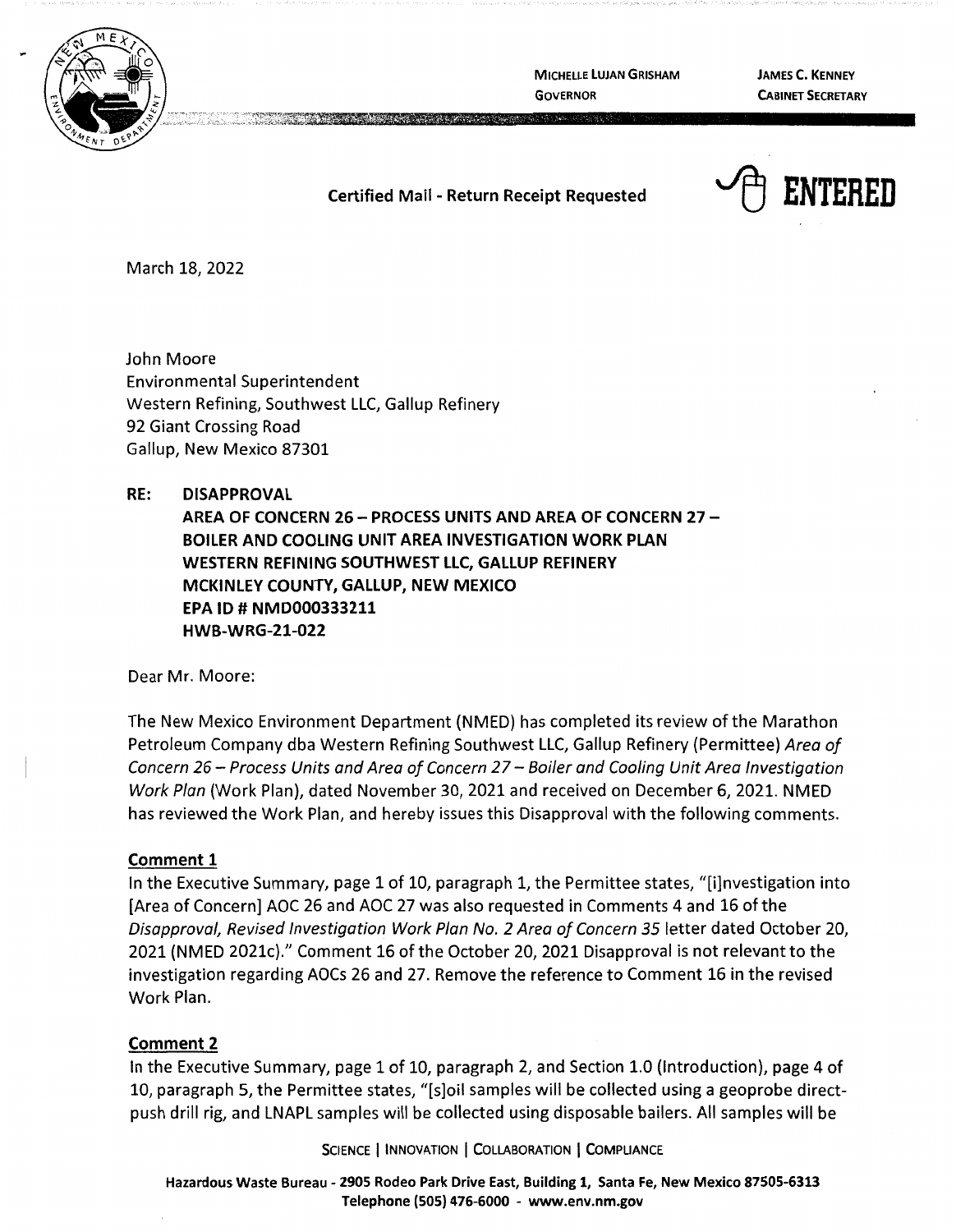Mr. Moore March 18, 2022 Page 2

analyzed for methyl tert-butyl ether, benzene, toluene, ethylbenzene, and total xylenes, total petroleum hydrocarbons (TPH) - diesel range organics [DRO], TPH - gasoline range organics [GRO], total arsenic, total chromium, and total lead." Based on the historical groundwater analytical data collected from the wells in the vicinity of AOCs 26 and 27, other volatile organic compounds (VOCs), metals, and semi-volatile organic compounds (SVOCs) may potentially be present in the soils within AOCs 26 and 27. The Permittee's Revised Investigation Work Plan No. 2 Area of Concern 35, dated August 2021 proposed the soil samples to be analyzed for VOCs, SVOCs, TPH-GRO, TPH-DRO, TPH motor oil range organics (MRO), 1,2-dichloroethane (EDB) by EPA Method 8011, 1,4-dioxane by EPA Method 8270 Selected Ion Monitoring (SIM), and Skinner List metals, iron, and manganese. Since residual soil contamination in AOCs 26 and 27 is likely similar to that of AOC 35, soil samples collected for the investigation of AOCs 26 and 27 must be analyzed for the same analytical suite proposed in the AOC 35 investigation work plan. Revise all applicable sections of the Work Plan accordingly.

 $\ddot{\phantom{0}}$ 

# **Comment 3**

In Section 3.0 (Scope of Activities), page 6 of 10, paragraph 2, and Section 4.1 (Sample Collection Procedures), page 7 of 10, paragraph 3, the Permittee states, "[b]ased on LIF responses in this area (Appendix A), soil borings will be completed to a total depth of 40 ft bgs [below ground surface] or until refusal, whichever occurs first [and photo ionization detector] PID readings will be collected at 5-ft intervals, beginning with a surface sample." If field screening evidence (e.g., visual, headspace vapor, olfactory) of hydrocarbons is observed at the depth interval of 35 to 40 feet bgs, the boring must be extended to the depth where the contamination is no longer detected in order to better delineate the vertical extent of the contamination. Include the provision in the revised Work Plan.

## **Comment 4**

In Section 3.0 (Scope of Activities), page 6 of 10, paragraph 2, the Permittee states, "[a]nalytical results will be compared to their respective NMED Residential and Industrial Soil Screening Levels (SSL)." Include the NMED Construction Worker SSL in addition to the proposed SSLs, where applicable, in the revised Work Plan.

## **Comment 5**

In Section 3.0 (Scope of Activities), page 6 of 10, paragraph 3, the Permittee states, "[light nonaqueous phase liquid] LNAPL samples will be collected from monitoring wells OW-61 and MKTF 39 with a disposable bailer. During the June 2021 fluid level event, LNAPL measured 2.27 ft thick and 0. 79 ft thick in OW-61 and MKTF-39, respectively. LNAPL samples will be analyzed for the same constituents as the soil samples." There may be additional monitoring wells (e.g., MKTF-37, -38, -47, and -48) that potentially contain LNAPL present in the vicinity of AOCs 26 and 27. Provide a table presenting the most recent gauging data collected from these wells in the revised Work Plan. In addition, a small amount of LNAPL was intermittently detected in wells MKTF-37, -38, -47, and -48 in 2020. Include a provision to gauge the wells for the presence of LNAPL during the investigation, and if present, the LNAPL samples must also be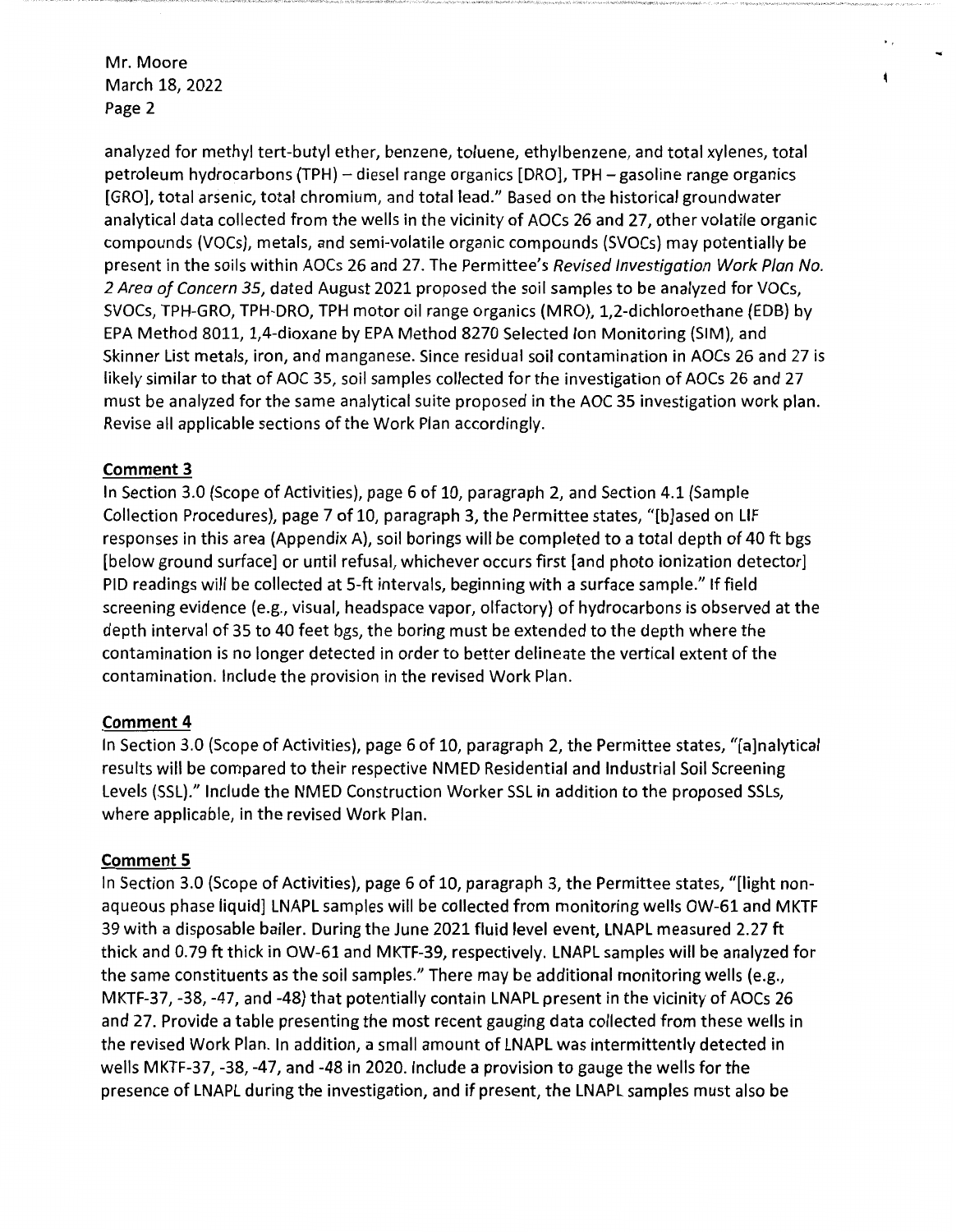Mr. Moore March 18, 2022 Page 3

collected from the wells where a sufficient volume for the required analyses can be sampled in the revised Work Plan. Furthermore, state the purpose of the LNAPL sampling and analysis in the revised Work Plan. Modify the analytical suite for the LNAPL samples to include MRO and SVOCs in addition to GRO, DRO, MTBE, BTEX, arsenic, chromium and lead in the revised Work Plan.

### **Comment 6**

In Section 4.1 (Sample Collection Procedures), page 7 of 10, paragraph 2 and bullet 1, the Permittee states, "PID readings will be collected at 5-ft intervals, beginning with a surface sample (0 to 6 inches bgs)." Since the constituents exposed on the ground surface may be volatilized or degraded, the surface samples must be collected from the depth interval of 6 to 12 inches bgs. Revise the Work Plan accordingly.

### **Comment 7**

Figure 2 (Proposed Sampling Locations AOC 26 and AOC 27 Investigation Work Plan) does not depict all of the groundwater monitoring wells in the vicinity of the AOCs. Include all of the groundwater monitoring wells (e.g., MKTF-37, -38, -47, and -48) that are present in the vicinity of the AOCs in the revised figure.

### **Comment 8**

In Appendix B (Standard Operating Procedure - Soil Sampling), Section 3.0 (Preparation), paragraph 5, the Permittee states, "[f]or soil sampling, the only field monitoring equipment used will be a photoionization detector (PID)." Include a discussion about the appropriate lamp strength of ionization potential for the PID used for this investigation based on the preliminary investigation results obtained from the LIF investigation in the revised Work Plan. In addition, the first page number for Appendix Bis missing. Include the page number in the revised Appendix B.

### **Comment 9**

According to Appendix B, Section 4.0 (Equipment), page 3 [sic], bullet 2, the soil sampling device is indicated as a hand auger. However, Section 1.0 (Introduction) states that soil samples will be collected using a geoprobe direct-push drill rig. In addition, the page number provided at the bottom of the page is incorrect (i.e., page 2 rather than 3) in Appendix B. Clarify which sampling device will be used to collect the soil samples and correct the typographical error for the page number in the revised Work Plan.

### **Comment 10**

In Appendix B, Section 5.0 (Sample Collection), page 3, paragraph 4, the Permittee states, "[a]fter collecting the [PID] reading, additional material will be collected and placed into a clean glass jar as described above." It is not clear from the statement if the Permittee will use the soil collected in the glass jars for both the PID readings and the laboratory samples. Since some VOCs can potentially be volatilized and lost from the soil during the collection of the PID